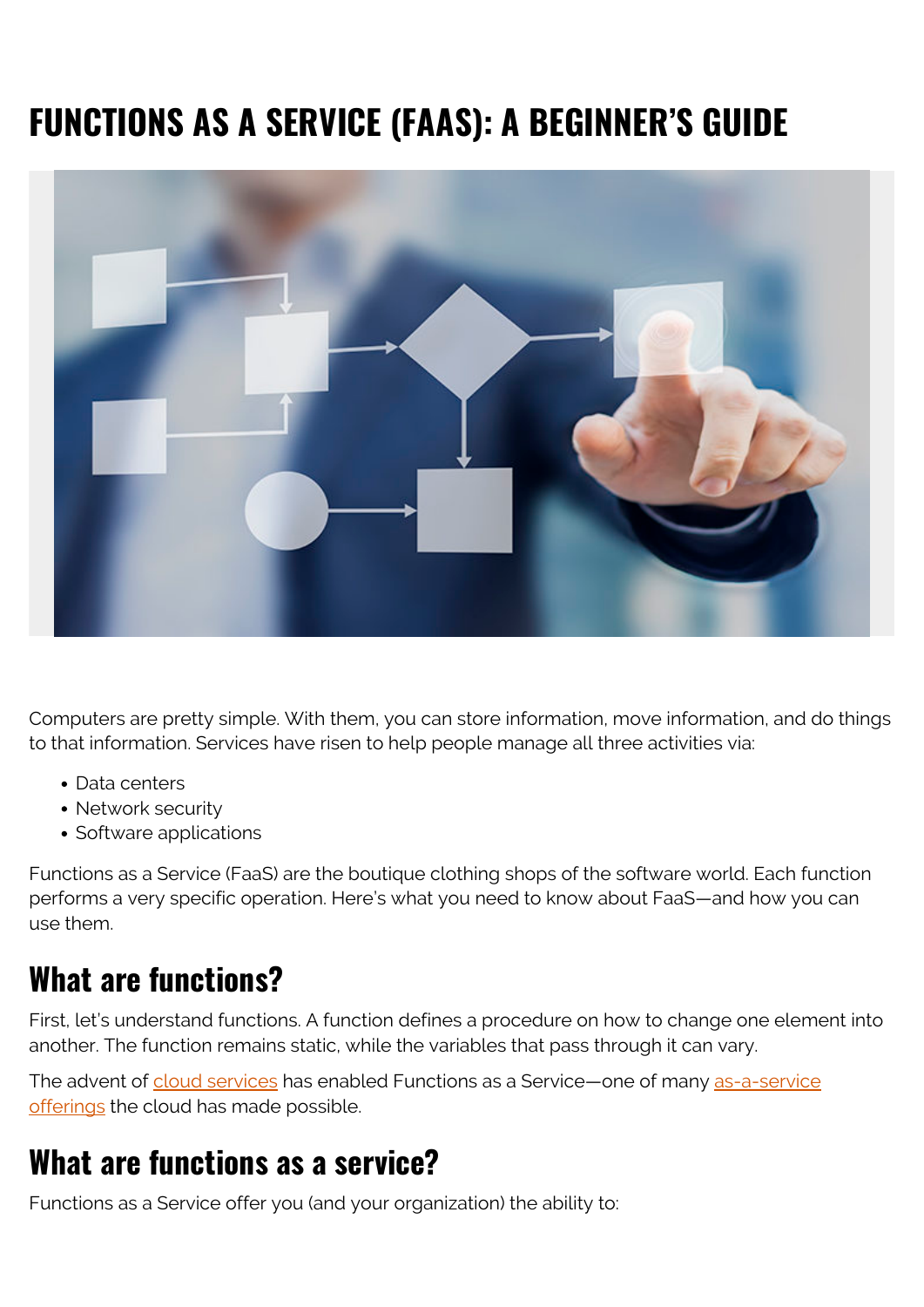- Create high-grade, quality functions that people can't write themselves.
- Turn that function, or set of functions, into a service for people to use.

Functions as a Service places a function onto a cloud instance, making it available for use by developers, applications, and other functions. When you write a function to a cloud instance, that function can then be served to any computer *without* relying on the user's system hardware or software for their service to work.

It's like ordering takeout from a restaurant: they don't have to rely on the tools in your kitchen to prepare a delicious meal.

Cloud functions allow:

- The function to work on the cloud's resources—not an individual's computer
- The code to be written in any language
- The service to be accessed anywhere with a network connection

These functions are becoming more common in [machine learning,](https://blogs.bmc.com/blogs/artificial-intelligence-vs-machine-learning/) where ML modeling time, development resources, and talent are all very valuable and the product of their efforts results in a function that's both hard to reproduce and useful for people. An example of an ML FaaS is [Open-AI's](https://blogs.bmc.com/blogs/gpt-3/) [GPT-3—](https://blogs.bmc.com/blogs/gpt-3/)you can access it via a REST API.

### **How FaaS works**

Functions can be accessed through one of several triggers that you define when you create the function. For use in an app, functions can occur on events that happen in the database. For example, a function can be triggered when a new item is written to a database, changed, or deleted from the database.

An "on-event" function might send an email to a user when their account is created. A function could also be written to send a notification to a user, or set of users, in a chatroom when a new message has been written to the room (equivalent to a new write on the database).

A function takes some inputs, and returns an output, so to use the function, you will have to know:

- 1. The data schema of the input so the function ran properly process the input data.
- 2. The data schema of the output so you know what to look for from the data.

Functions will vary entirely from use case to use case. Here are some examples:

- A function could take an input of a picture and output a label of cat or dog.
- A function could take input of a topic and output a sequence of words.
- A function could take in a YouTube video URL and output a JSON of all the video's stats.
- A function could take as input a word document and output a formatted PDF.

The larger cloud providers will have software development kits (SDKs) built to interact with their functions. If you wanted to write a function and allow other companies to use it, you can expose the function through [an endpoint](https://blogs.bmc.com/blogs/endpoints/), commonly a [REST API](https://blogs.bmc.com/blogs/rest-vs-crud-whats-the-difference/) or, simply, a URL.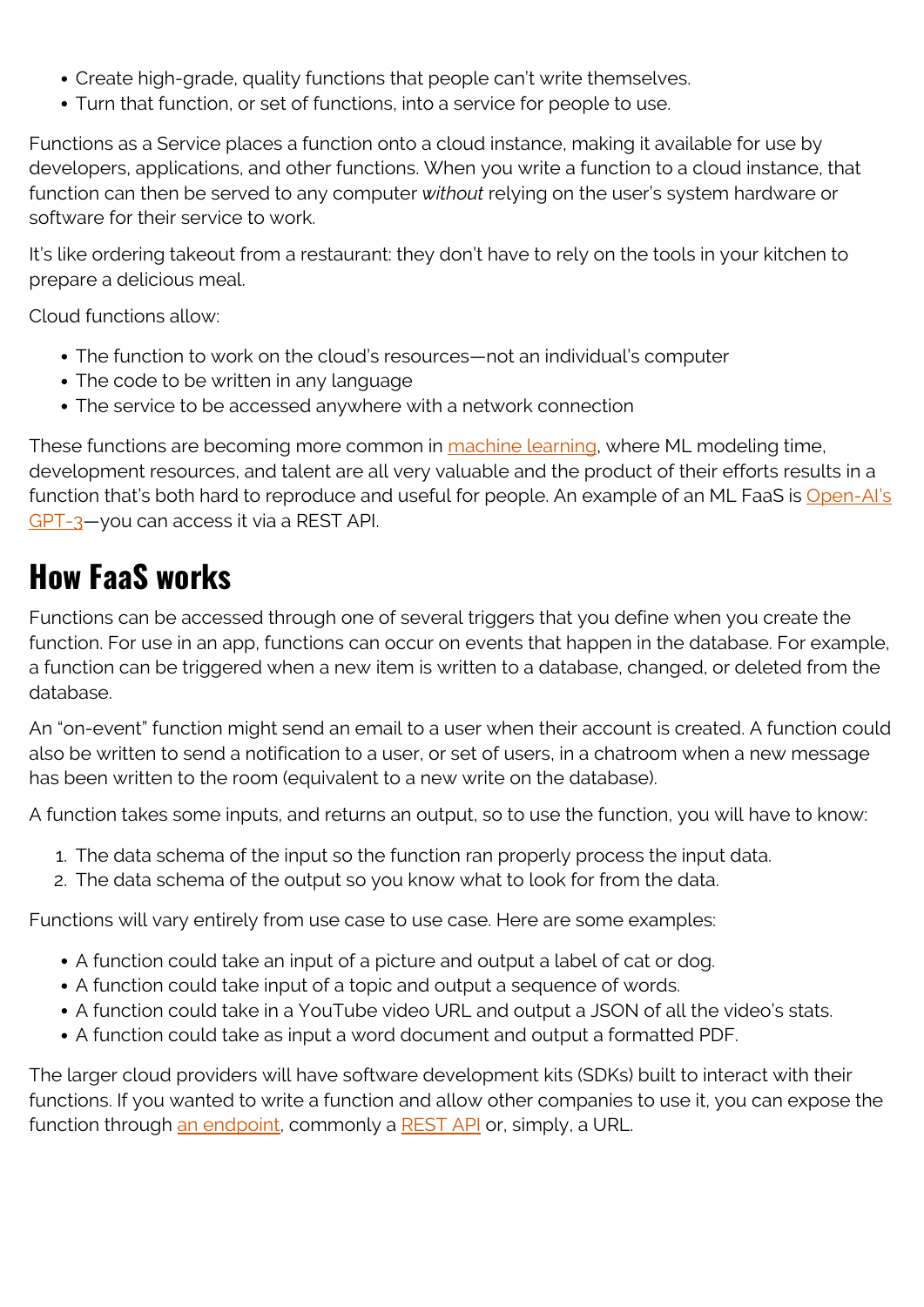# bmc



## **Advantages of FaaS**

The two biggest FaaS benefits are overall scalability and the flexibility for the developer.

#### **Scalability**

A function on the cloud (especially with [Kubernetes architecture\)](https://blogs.bmc.com/blogs/what-is-kubernetes/) can scale to suit as many users as it needs. It also scales independently of other services.

If a search function suddenly becomes more popular than an alphabetizer function, the search function can scale separately from the alphabetizer, enabling the service to be offered to clients, while saving costs by only paying for the resources of the search function itself.

This scalability means:

- You won't pay for idle resources.
- There are fewer logistics when cloud resources manage servers.

#### **Developer's choice**

FaaS allow [developers](https://blogs.bmc.com/blogs/application-developer-roles-responsibilities/) to work in whichever coding language they are familiar. Because of the container framework most devs operate in, you do not have to determine the primary operating system of your target customer and fit your dev skills to meet them.

This also opens your service to many more people because communication isn't being translated from OS to OS.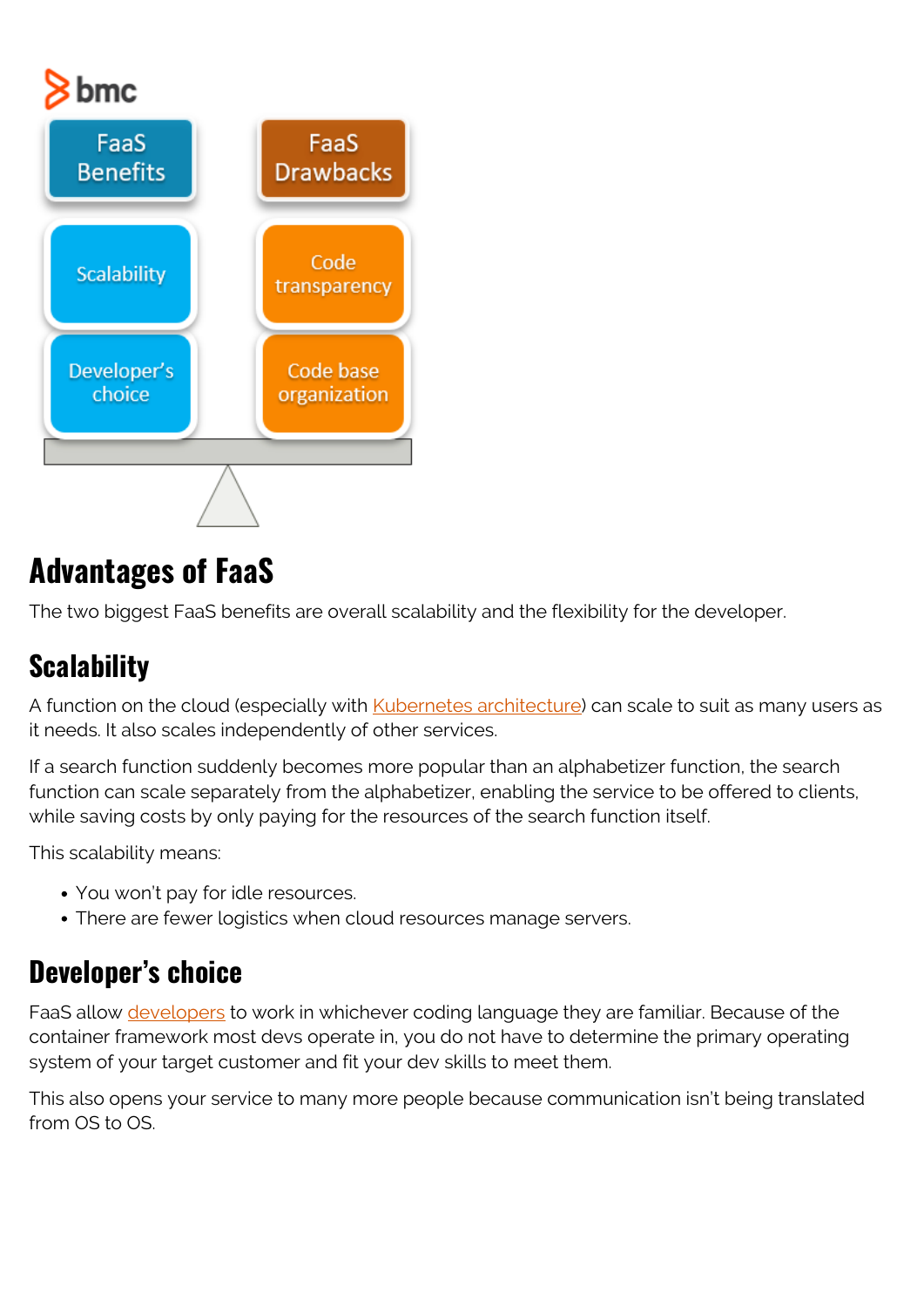# **Disadvantages of FaaS**

Drawbacks of functions as a service are lack of coding transparency and the organization of the code base.

### **Coding transparency**

Testing code on the cloud still isn't totally developed. [Bugs](https://www.bmc.com/blogs/patch-hotfix-coldfix-bugfix/) can be harder to spot than writing code and running it locally.

In most cloud systems today, there is not a good way to test the operability of a function until it is [deployed](https://blogs.bmc.com/blogs/software-deployment-vs-release/). This requires either:

- More testing time
- More skilled developers to spot errors before deployment

#### **Code base organization**

Setting up Functions as a Service creates a new need: to organize functions in a modular way. It can be hard to keep track of the functions when you've deployed many.

Google recently released the **Firebase Local Emulator Suite** to help developers test their apps locally. Others have likely done so, too. It just shows they are trying to improve the interfaces in which developers interact with the cloud computing framework.

### **How to create & manage FaaS**

Functions can be deployed on all the [big cloud service providers](https://blogs.bmc.com/blogs/cloud-availability-regions-zones/). Because people will need to ping the function, the service provider can:

- Create access restrictions to the function
- Charge for its use
- Meter a user's activity (i.e.; 20 uses per day)
- Have a good idea of the function's costs

#### **Creating a function**

You can create a function from the GUI or deploy one from the Command Line. Each of the major cloud providers is improving their GUI interfaces to enable access for non-developers to engage with the process.

When creating a function, you generally have five options to choose and define:

- 1. Function Name
- 2. Region
- 3. Trigger Type
- 4. Memory Allocation
- 5. Timeout Value

Then the instance just needs the code. Here it is in GCP: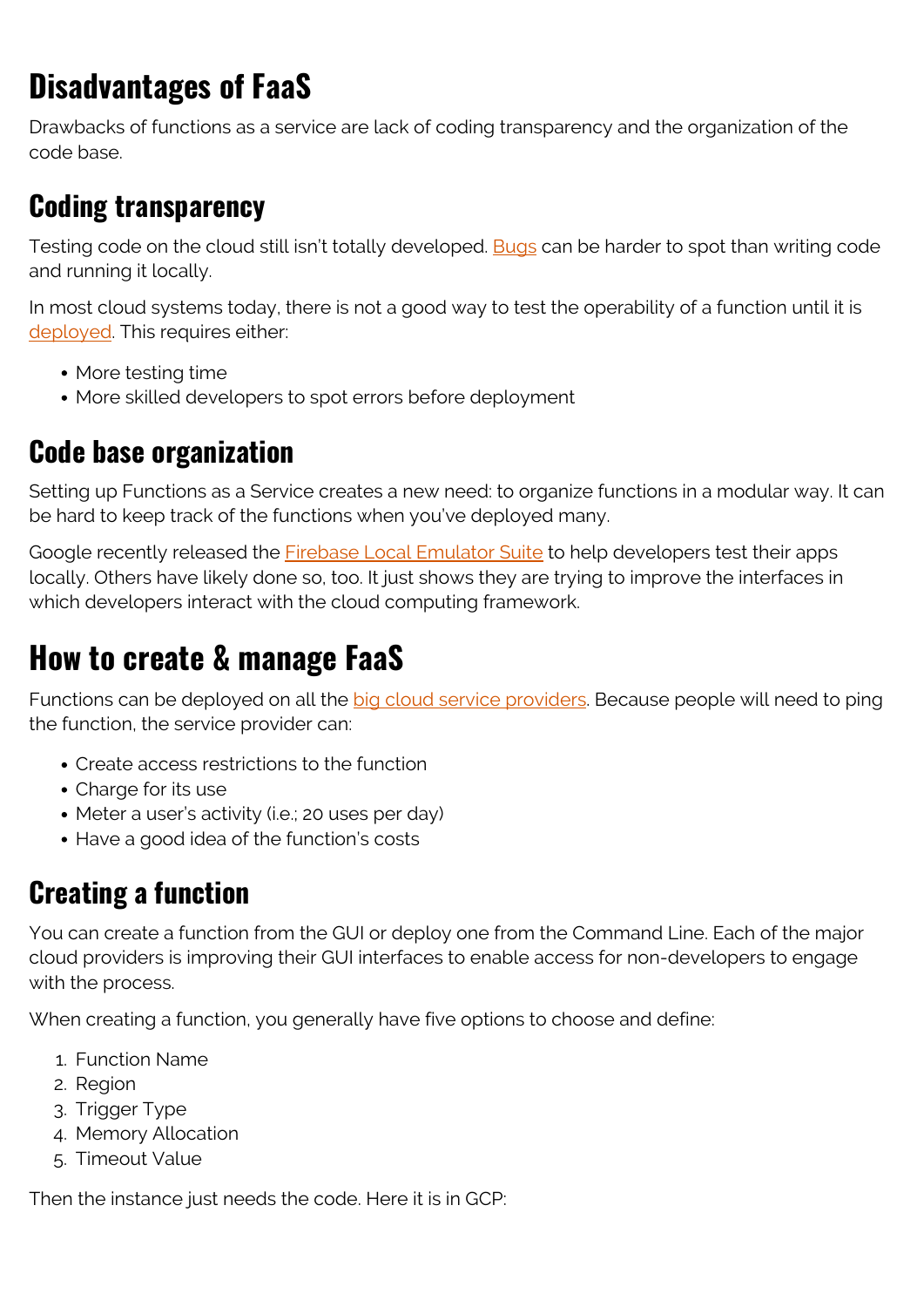#### **Basics**

| Function name *<br>function-1 |  |
|-------------------------------|--|
| Region<br>us-central1         |  |

#### **Trigger**

| © HTTP                                      |                                                                                  |                    |
|---------------------------------------------|----------------------------------------------------------------------------------|--------------------|
| <b>Trigger type</b><br><b>HTTP</b>          |                                                                                  |                    |
| URL T                                       |                                                                                  |                    |
|                                             | https://us-central1-serverless-ml-based-enri-d83fa.cloudfunctions.net/function-1 |                    |
| Authentication                              |                                                                                  |                    |
| $\bigcap$ Allow unauthenticated invocations | Check this if you are creating a public API or website.                          |                    |
| Require authentication                      | Manage authorized users with Cloud IAM.                                          |                    |
| <b>SAVE</b><br>CANCEL                       |                                                                                  |                    |
| <b>ADVANCED</b>                             | ENVIRONMENT VARIABLES                                                            | <b>CONNECTIONS</b> |
| Memory allocated *                          |                                                                                  |                    |
| 256 MiB                                     |                                                                                  |                    |
| Timeout *                                   |                                                                                  |                    |
| 60,                                         |                                                                                  | seconds            |
|                                             |                                                                                  |                    |
| Maximum function instances                  |                                                                                  |                    |
| Service account                             |                                                                                  |                    |
| App Engine default service account          |                                                                                  |                    |

#### **Managing a function**

After it's deployed, you can manage a function from a list like this:

| Name 个            | Region      | <b>Trigger</b> | Runtime    | <b>Memory allocated</b> | <b>Executed function</b> | Last deployed |
|-------------------|-------------|----------------|------------|-------------------------|--------------------------|---------------|
| analyze_sentiment | us-central1 | <b>HTTP</b>    | Python 3.7 | 256 MiB                 | sentiment_ts_document    | Jun 9, 2019.  |
|                   |             |                |            |                         |                          | 1:52:54 PM    |

Once it is deployed, Google's monitoring tools expose a lot of information on the function's container:

- Number of invocations
- Execution time
- Memory utilization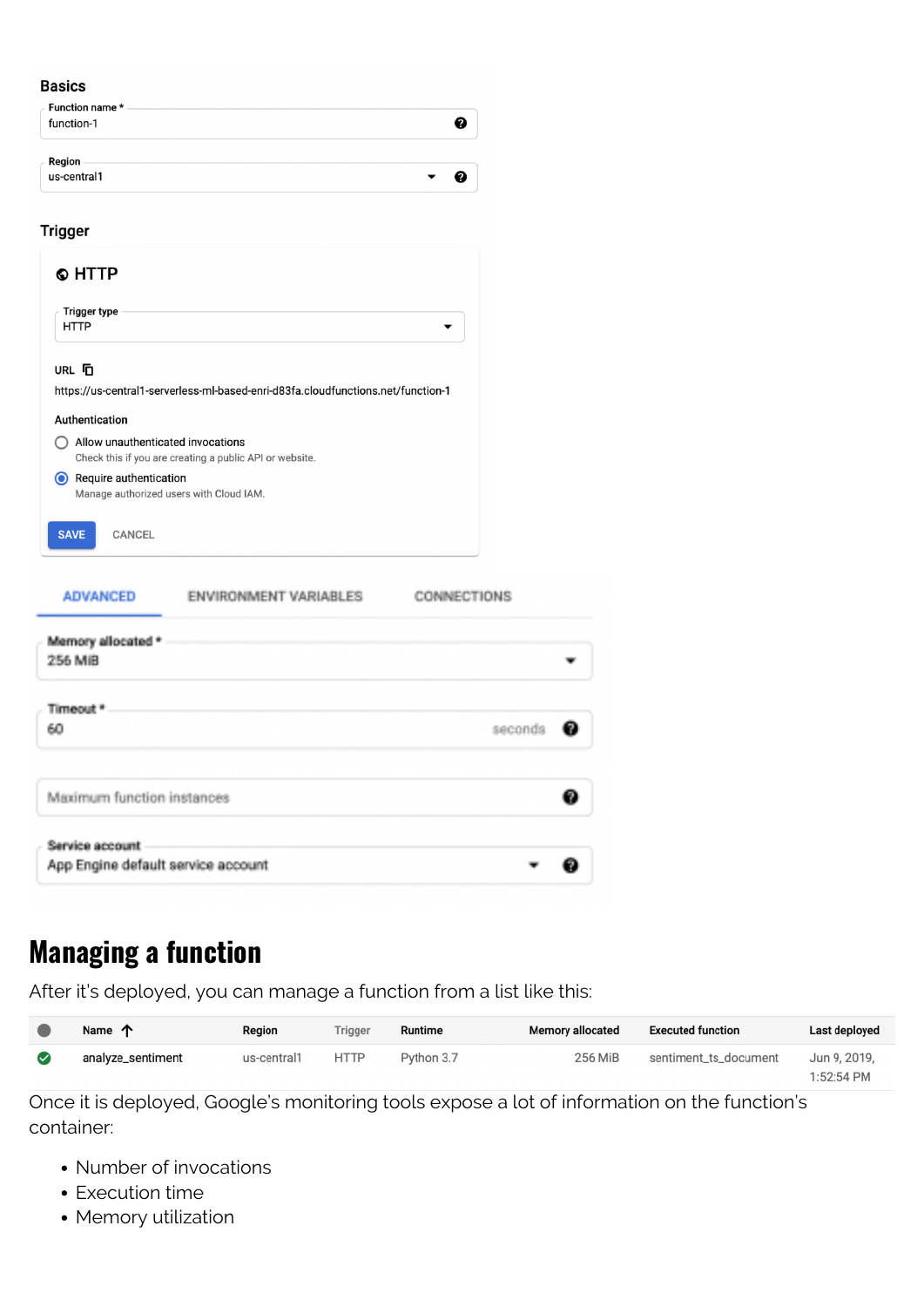- Active instances
- Errors
- Logs



(A function invocations chart in GCP)

And here's what the functions dashboard looks like in GCP:

| <b>DETAILS</b><br><b>METRICS</b><br>SOURCE           |                   | <b>VARIABLES</b> | <b>TRIGGER</b>                                       | <b>PERMISSIONS</b> |                    | LOGS | <b>TESTING</b> |                                                      |         |         |                |
|------------------------------------------------------|-------------------|------------------|------------------------------------------------------|--------------------|--------------------|------|----------------|------------------------------------------------------|---------|---------|----------------|
|                                                      |                   |                  |                                                      |                    |                    |      |                | 1 hour 6 hours 12 hours 1 day 7 days 30 days         |         |         |                |
| <b>Invocations/Second</b>                            |                   |                  |                                                      |                    |                    |      |                |                                                      | $\cong$ | 53      | $\ddot{\cdot}$ |
|                                                      |                   |                  |                                                      |                    |                    |      |                |                                                      |         | 1.0     |                |
|                                                      |                   |                  |                                                      |                    |                    |      |                |                                                      |         | 0.8     |                |
|                                                      |                   |                  |                                                      |                    |                    |      |                |                                                      |         | 0.6     |                |
|                                                      |                   |                  | A No data is available for the selected time frame.  |                    |                    |      |                |                                                      |         |         |                |
|                                                      |                   |                  |                                                      |                    |                    |      |                |                                                      |         | 0.4     |                |
|                                                      |                   |                  |                                                      |                    |                    |      |                |                                                      |         | 0.2     |                |
| 10 AM<br>10:05<br>10:10                              | 10:15             | 10:20            | 10:30<br>10:25                                       | 10:35              | 10:40              |      | 10:45          | 10:50                                                | 10:55   | $\circ$ |                |
|                                                      |                   |                  |                                                      |                    |                    |      |                |                                                      |         |         |                |
|                                                      |                   |                  |                                                      |                    |                    |      |                |                                                      |         |         |                |
| <b>Execution time</b>                                | $\vdots$          |                  | <b>Memory utilization</b>                            |                    | $\ddot{\ddot{\ }}$ |      |                | <b>Active instances</b>                              |         |         | $\ddot{\cdot}$ |
| Milliseconds/call                                    |                   | MB/call          |                                                      |                    |                    |      |                |                                                      |         |         |                |
|                                                      | 1.0 <sub>ns</sub> |                  |                                                      |                    | 1.00B              |      |                |                                                      |         | 1.0     |                |
|                                                      | 0.8 <sub>ns</sub> |                  |                                                      |                    | 0.75B              |      |                |                                                      |         | 0.8     |                |
|                                                      | 0.6 <sub>ns</sub> |                  |                                                      |                    |                    |      |                |                                                      |         | 0.6     |                |
| No data is available for the selected<br>time frame. |                   |                  | No data is available for the selected<br>time frame. |                    | 0.50B              |      |                | No data is available for the selected<br>time frame. |         |         |                |
|                                                      | 0.4 <sub>ns</sub> |                  |                                                      |                    | 0.25B              |      |                |                                                      |         | 0.4     |                |
|                                                      | 0.2ns             |                  |                                                      |                    |                    |      |                |                                                      |         | 0.2     |                |
| 10:30                                                | $\circ$           |                  | 10:30                                                |                    | $\circ$            |      |                | 10:30                                                |         | $\circ$ |                |